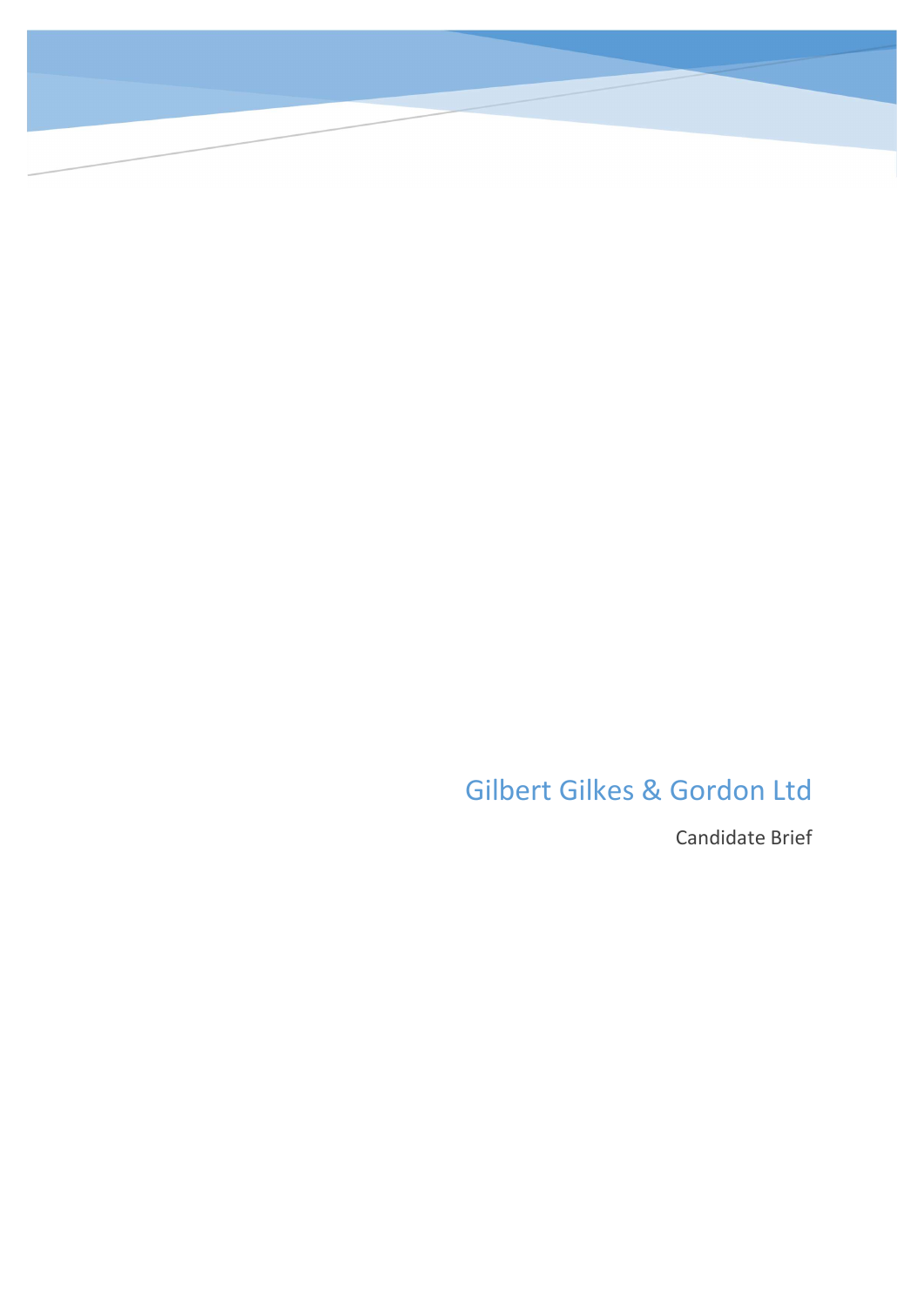# The Appointment

| <b>Role Title</b>                  | <b>Contracts Manager</b>                                                                                                                                                                                                                                                   |
|------------------------------------|----------------------------------------------------------------------------------------------------------------------------------------------------------------------------------------------------------------------------------------------------------------------------|
| <b>Reporting to</b>                | <b>Chief Executive Officer</b>                                                                                                                                                                                                                                             |
| Company                            | Gilbert Gilkes & Gordon Ltd                                                                                                                                                                                                                                                |
| <b>Website</b>                     | www.gilkes.com                                                                                                                                                                                                                                                             |
| <b>Based</b>                       | Kendal, Cumbria                                                                                                                                                                                                                                                            |
| <b>Remuneration</b>                | £31,081 to £42,230 (dependant on experience)                                                                                                                                                                                                                               |
| <b>Employee</b><br><b>Benefits</b> | Generous Pension Scheme (Employer 10% contribution & employee 4%), Life Insurance (3x annual<br>salary), Access to OH Support, Company sick pay, 25 days holiday plus bank holidays (and the option<br>to buy more!), Free tea, coffee etc, Flexible working and much more |

### **Overview**

An exciting opportunity has arisen in our Sales Team for a Contracts Manager to join our well-established engineering organisation, based in our head office in Kendal, Cumbria.

Reporting to the Chief Executive Officer, you will be responsible for the efficient and accurate control of project related documents. You will work collaboratively to assist and support Engineering and Operations teams with the processing of all submittals (customer and supplier) across mutiple projects.

### Responsibilities

- Create and update the submittal register
- Distribute submittals after Engineering review
- Study the requirements, duties and obligations required under Hydro contracts and advising accordingly
- Supervising contract execution to ensure compliance and expectations and managing change where required
- Assessing risk associated with specific contract terms
- Responsible for communicating key contract requirements to all relevant parties
- Monitor and advise on projects progress to initiate applications for payment and revenue recognition in a timely manner
- Support the Sales team in review of commercial contracts at tendering stage

#### Person Specification

The right candidate for this role will:

- Be highly organised
- Have excellent attention to detail
- Model resilience

#### Experience/personal skills

- HNC/Degree in an Engineering or Business discipline
- Understanding of legal contracts
- Ideally, but not essential, familiarity with FIDIC & NEC3 contract standards
- Excellent communication skills, both written and verbal

To Apply: Please send your CV and Covering letter to recruitment@gilkes.com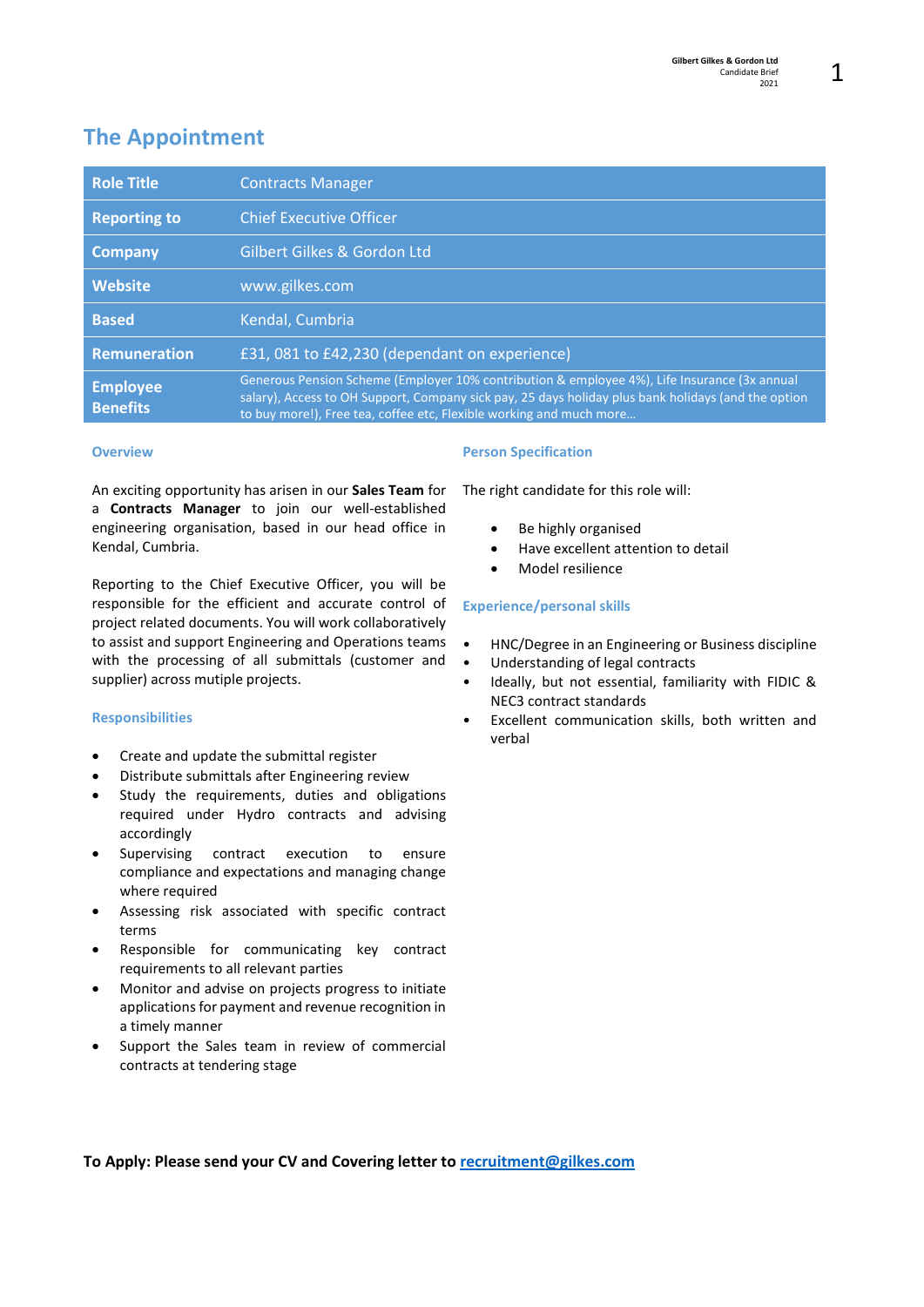

### **Background**

Gilkes delivers innovative, single source solutions to the Small Hydropower & High Horsepower Engine markets.

Working meticulously with our customers to ensure the very best in product design, total cost of ownership & operational excellence, our range of hydropower turbines and engine cooling pumps deliver solutions to meet the most demanding of technical specifications and environments.

With international credentials earned in over 85 countries, a Royal Warrant and over 165 years of design and manufacturing experience behind us, we are small enough to be agile and responsive, whilst large enough to have the technical and engineering competence needed to be one of the world's leading brands.

Headquartered in Kendal in the English lake district, Gilkes is an independently owned business with circa 160 employees across the world.

We have manufacturing sites in Kendal and Houston, Texas as well as a sales office in Tokyo, Japan.

### Our Purpose

Our values-based approach has been shaped from a 165 year heritage as a family-owned business. We believe in developing ethical business relationships with a positive environmental focus that bring about long-term sustainable success. Our people are committed to ensuring that Gilkes' products make a meaningful difference & provide a platform for the transition to a low carbon economy.

### People & Culture

We strongly believe that our people are the ultimate differentiator & are at the heart of everything we do. It is their passion, creativity, hard work & dedication that enables Gilkes to grow & prosper.

Gilkes invests in its people & in developing a positive organisational culture.

Our four key values are:

- **•** Teamwork
- Integrity
- Excellence
- **•** Commitment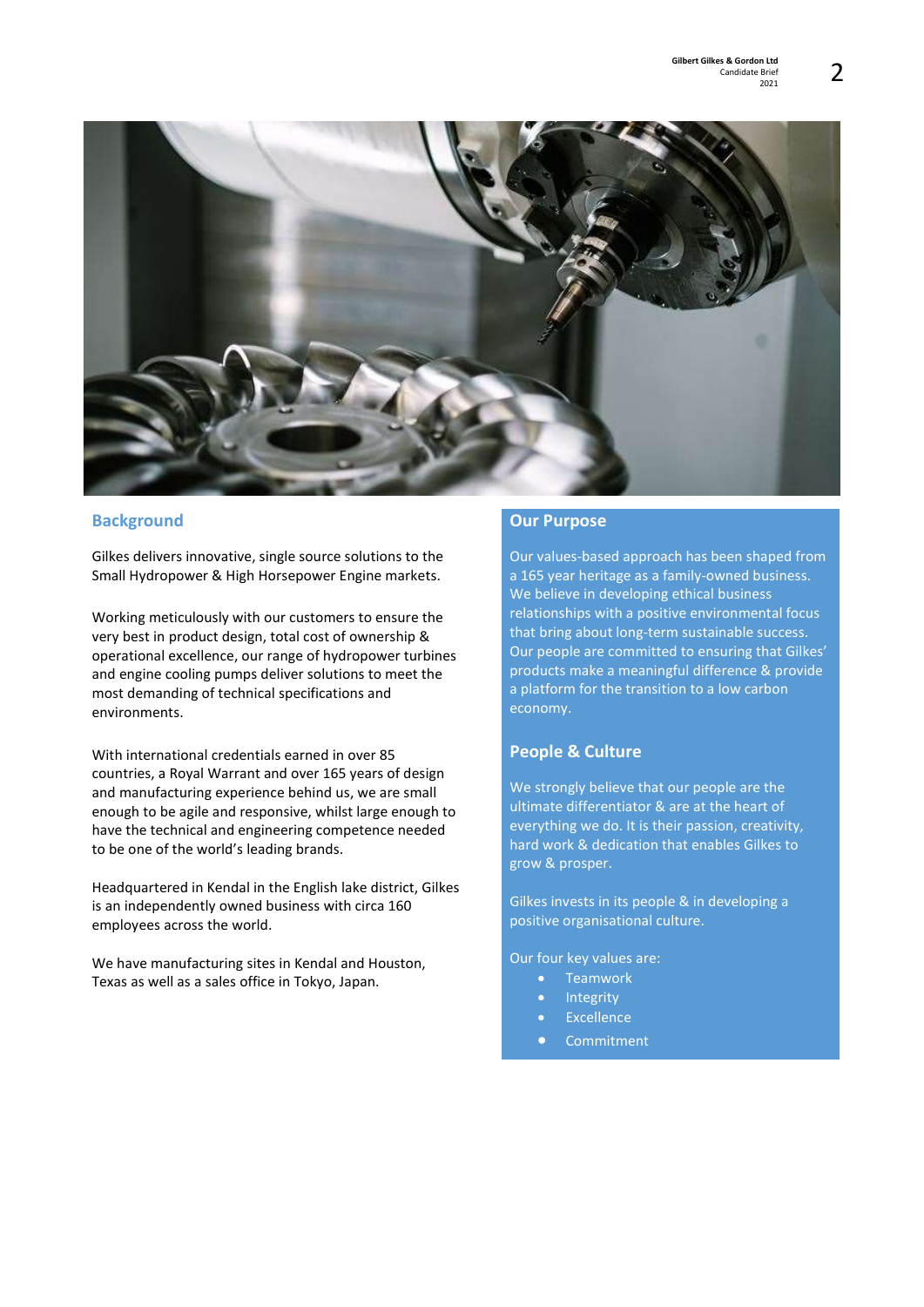# Current Position & Context

Gilkes is moving fast to adapt to an ever changing economic environment, ensuring we continue to be relevant in our chosen markets. The organisation recently carried out a strategic

review & adjusted its cost base in response to the pandemic.

Pumps is seeing growth & we have had huge interest in our new small marine pump from all of the big players including Caterpillar, Volvo, Scania & John Deere.

The small Hydro market is trending towards energy recovery & we are well placed to fully exploit this with our current product portfolio.

The Hydro aftermarket, especially in the UK, offers real growth prospects for Gilkes and we are aligning Service, Modernisation and Electrical to take full advantage of these opportunities.

| What we do<br>We leverage<br>opportunities through<br>our expertise,<br>dedication & agility                                  | <b>Client Acquisition &amp;</b><br><b>Development</b><br>• Our customer-facing teams<br>build & maintain a dialogue<br>with clients based on<br>openness & transparency<br>• We build & maintain our<br>customer relationships<br>based on ethical behaviour | <b>Project Delivery</b><br>• Our aim is to deliver<br>projects 100% on-time-in-<br>full<br>• A formal process exists to<br>ensure the most efficient<br>use of resources &<br>competencies                      | <b>Product Life Cycle</b><br>Management<br>• We actively manage &<br>support our products as<br>they transition through<br>their life cycle from New >><br>Spares >> Service >><br>Refurbishment                                                      |
|-------------------------------------------------------------------------------------------------------------------------------|--------------------------------------------------------------------------------------------------------------------------------------------------------------------------------------------------------------------------------------------------------------|-----------------------------------------------------------------------------------------------------------------------------------------------------------------------------------------------------------------|-------------------------------------------------------------------------------------------------------------------------------------------------------------------------------------------------------------------------------------------------------|
|                                                                                                                               |                                                                                                                                                                                                                                                              |                                                                                                                                                                                                                 |                                                                                                                                                                                                                                                       |
| How we do it<br>We continually improve<br>our products & services<br>to support our<br>customer's success                     | <b>Customer Service</b><br>• When required by our<br>customers, we go the extra<br>mile without question<br>• We stand by our products<br>& believe in doing what we<br>said we would do                                                                     | <b>Focus on Productivity</b><br>• Business Excellence is<br>embedded throughout the<br>organisation<br>• We critically review our<br>end-to-end business<br>processes to eliminate non<br>value-added practices | <b>Expanded Offerings</b><br>• Expanding our product<br>offerings to meet our<br>customers' needs<br>• Offering solutions with<br>unique value propositions                                                                                           |
|                                                                                                                               |                                                                                                                                                                                                                                                              |                                                                                                                                                                                                                 |                                                                                                                                                                                                                                                       |
| <b>Our competitive</b><br>advantage<br>We strive to maintain a<br>high performance<br>workplace for our<br>employees to excel | <b>Our People</b><br>• We believe our people are<br>the ultimate differentiator<br>• We are working to create a<br>culture of empowerment &<br>achievement                                                                                                   | <b>Our Processes</b><br>• High productivity is a<br>competitive advantage<br>• Our processes are designed<br>& managed to optimise<br>stakeholder value                                                         | <b>Our Agility</b><br>• We use mechanisms to<br>identify changes in the<br>external environment &<br>translate these into<br>potential opportunities<br>• We are continually<br>developing our technology<br>portfolio to meet these<br>opportunities |

# Our Business Model & Strategy